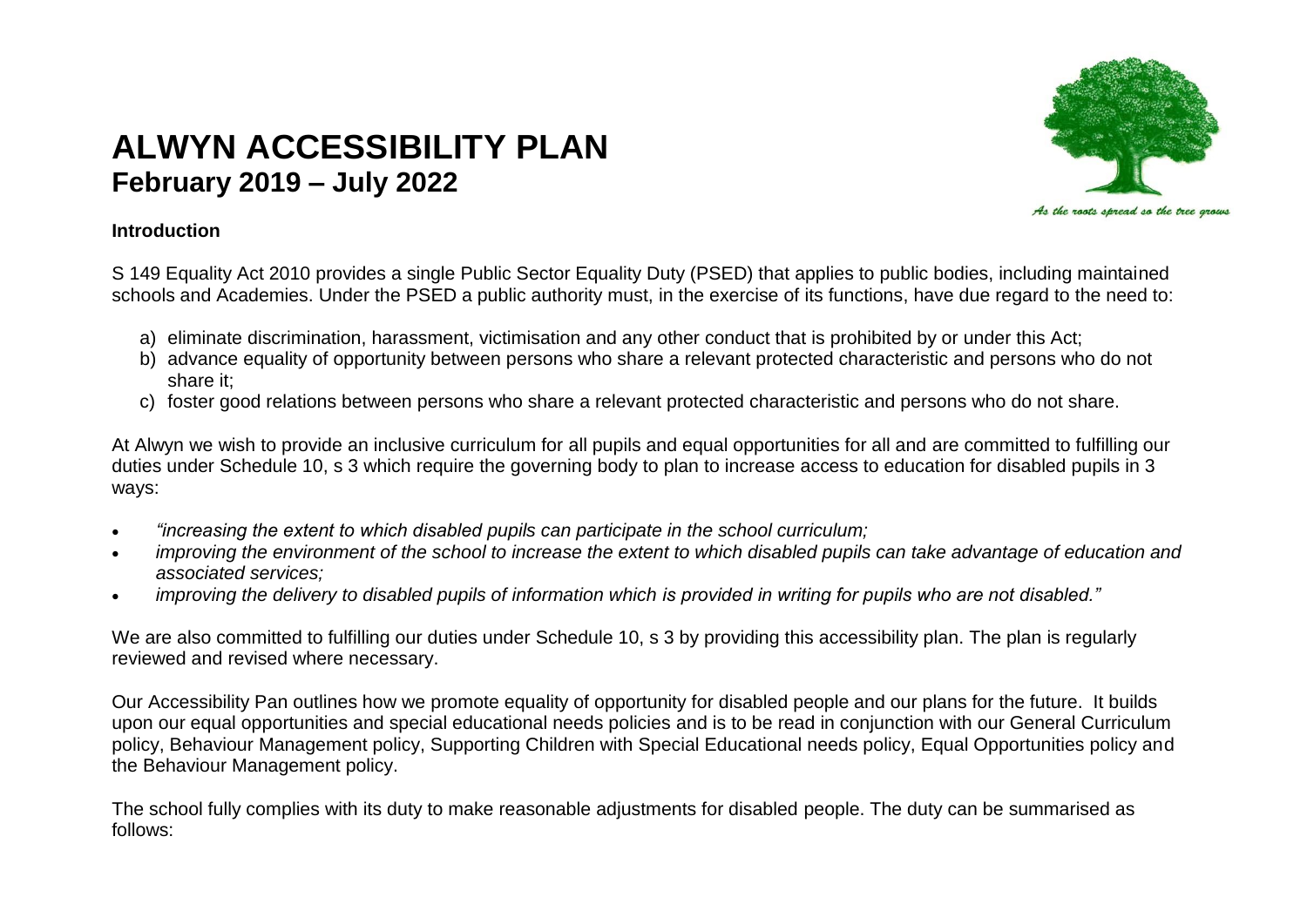- where something the school does places a disabled pupil at a disadvantage, compared to other pupils, then reasonable steps will be taken to try and avoid that disadvantage.
- The schools will provide auxiliary aids or services for disabled pupils, where it is reasonable to do so, and if such an aid would alleviate any substantial disadvantage that the pupil faces in comparison to non-disabled pupils.

## **Definition of Disabled**

The Equality Act 2010, s 6, defines a disabled person as someone who has:

*"a physical or mental impairment which has a substantial and long-term adverse effect on his or her ability to carry out normal day-to-day activities."*

## **Our Vision and Values**

At Alwyn we believe school should be a place where each child has every opportunity to succeed. Our vision statement is:

#### *Together we build the future*

and our Core Values are:

- Do our best
- Respect everyone
- Learn and grow together
- Share, care and value each other
- Look after ourselves
- Take pride in our school
- Celebrate our achievements and successes
- Enjoy challenge
- Have fun!

## **Involvement of disabled pupils, staff and parents.**

At Alwyn we believe it is important to listen to the views of all the children, staff and parents at our school. The following strategies are currently in place to ensure that this happens;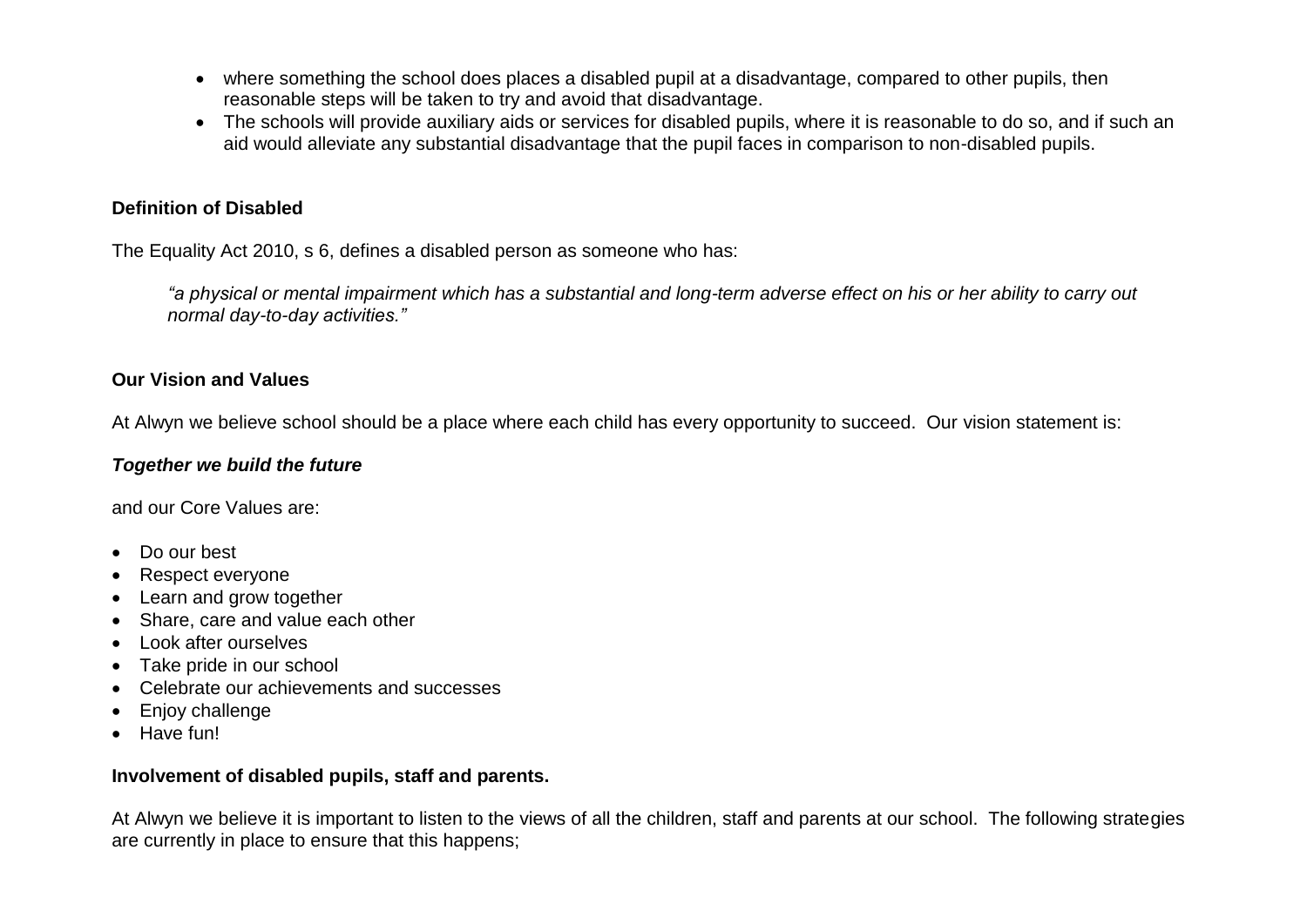- When applying for a school place and when offered a school place parents/carers are asked to inform the local authority and the school if their child has special educational needs/disability.
- Parents/carers and children are involved in the formulation of a provision grid, if one is required.
- We operate an open door policy, which encourages parents/carers to talk to staff about any concerns they have regarding their child's education, at the earliest opportunity.
- We have regular pupil progress consultations with each parent/carer.
- Alwyn has a school council with representatives from each KS1 class, to allow the children's view on school life to be heard.
- Regular questionnaires are given to children, and sent to all parents/carers regarding all aspects of school life.
- Prospective parent tours.

## **Information Gathering**

At Alwyn we identify children with disabilities from a number of sources;

- admission data from parents/carers
- classroom observation
- referrals from outside agencies

During the recruitment process information is gathered regarding disability, in accordance with RBWM recruitment and selection of staff procedures.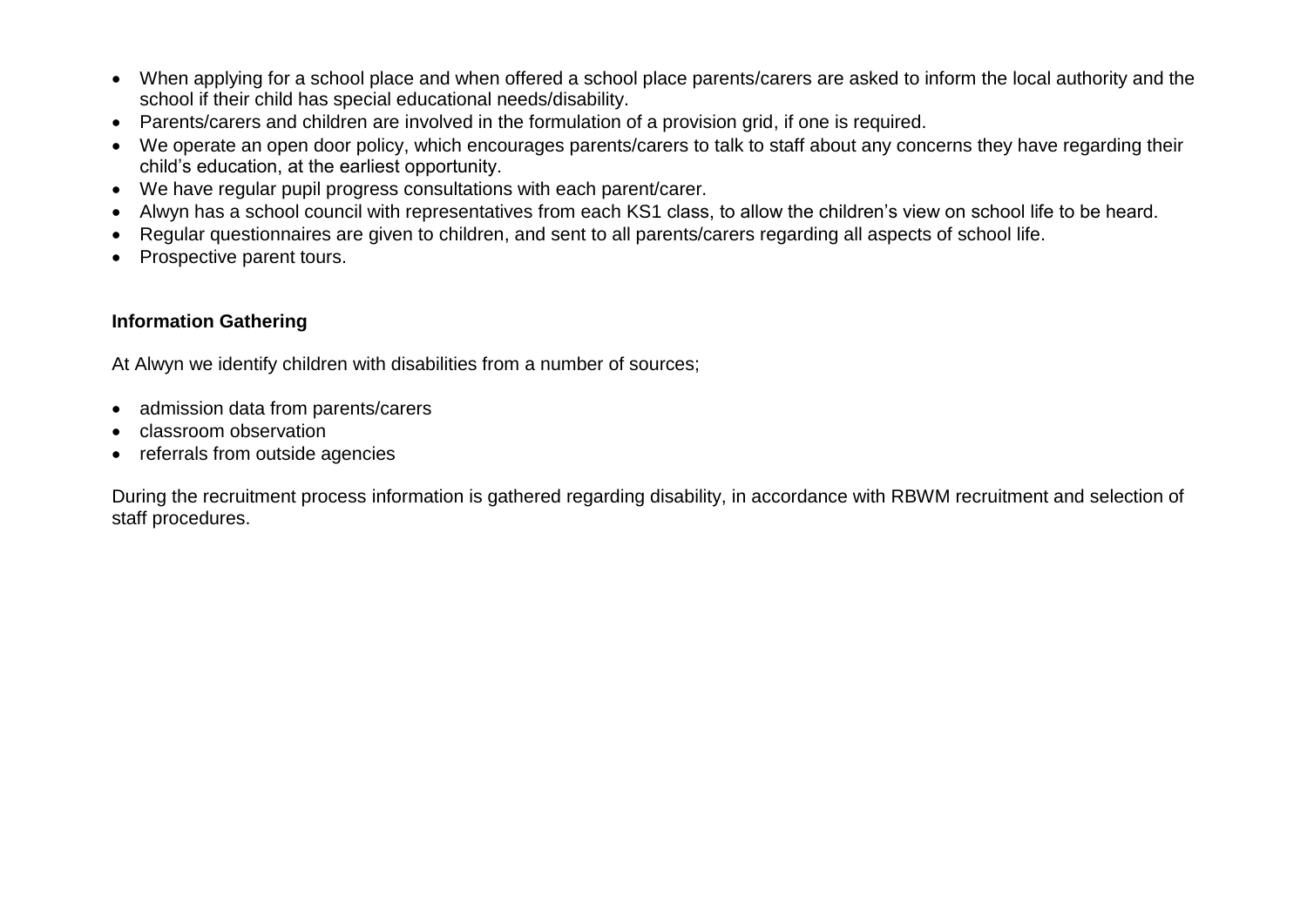# **ACTION PLAN:**

This action plan sets out the aims of our accessibility plan in accordance with the Equality Act 2010

|                      | ACCESS TO THE CURRICULUM February 2019 - February 2022                                                                                                                                                                                                                                                                                                                                                                      |                                                                                                                                                                                                                                            |                                                                                                                                                |                                                              |                         |  |  |  |
|----------------------|-----------------------------------------------------------------------------------------------------------------------------------------------------------------------------------------------------------------------------------------------------------------------------------------------------------------------------------------------------------------------------------------------------------------------------|--------------------------------------------------------------------------------------------------------------------------------------------------------------------------------------------------------------------------------------------|------------------------------------------------------------------------------------------------------------------------------------------------|--------------------------------------------------------------|-------------------------|--|--|--|
| <b>Time</b><br>Frame | <b>Targets</b>                                                                                                                                                                                                                                                                                                                                                                                                              | <b>Strategies</b>                                                                                                                                                                                                                          | Outcome                                                                                                                                        | Cost<br>Implication                                          | <b>Target Achieved?</b> |  |  |  |
| Ongoing              | Continue to develop staff awareness of<br>children with Special Educational Needs.<br>Provide specialist training for<br>teachers/support staff to support pupils<br>with particular disabilities, when a pupil<br>with a particular disability is admitted.                                                                                                                                                                | <b>INSET</b><br>Training<br><b>Continuing Professional</b><br>Development                                                                                                                                                                  | SEN children make good<br>progress.<br>Confidence demonstrated<br>by staff when teaching and<br>interacting with a child with a<br>disability. | Training<br>costs.<br>Resource<br>and<br>equipment<br>costs. |                         |  |  |  |
| Ongoing              | All staff continue to have high expectations<br>of all pupils and strive to remove barriers to<br>learning and participation.                                                                                                                                                                                                                                                                                               | <b>INSET</b><br>Training and purchase of<br>resources,<br><b>Continuing Professional</b><br>Development<br>Planning, assessment &<br>tracking<br>Lesson observations<br>Provision grids<br>P Scale tracking<br>Liaison with parents/carers | Children make good<br>progress.                                                                                                                | Training<br>costs.<br>Resource<br>and<br>equipment<br>costs. |                         |  |  |  |
| Ongoing              | Lessons continue to provide opportunities<br>for all pupils to achieve.<br>Staff continue to recognise and plan for<br>additional time and effort needed by some<br>disabled pupils (e.g. lip reading by hearing<br>impaired children/slow writing speed for<br>children with dyslexia)<br>All staff recognise and allow for the<br>additional time required by some disabled<br>pupils to use equipment in practical work. | Planning<br>Lesson observations<br>Provision grids<br>P Scale tracking<br>Tracking pupil progress                                                                                                                                          | Children make good<br>progress.                                                                                                                | Possible<br>TA support                                       |                         |  |  |  |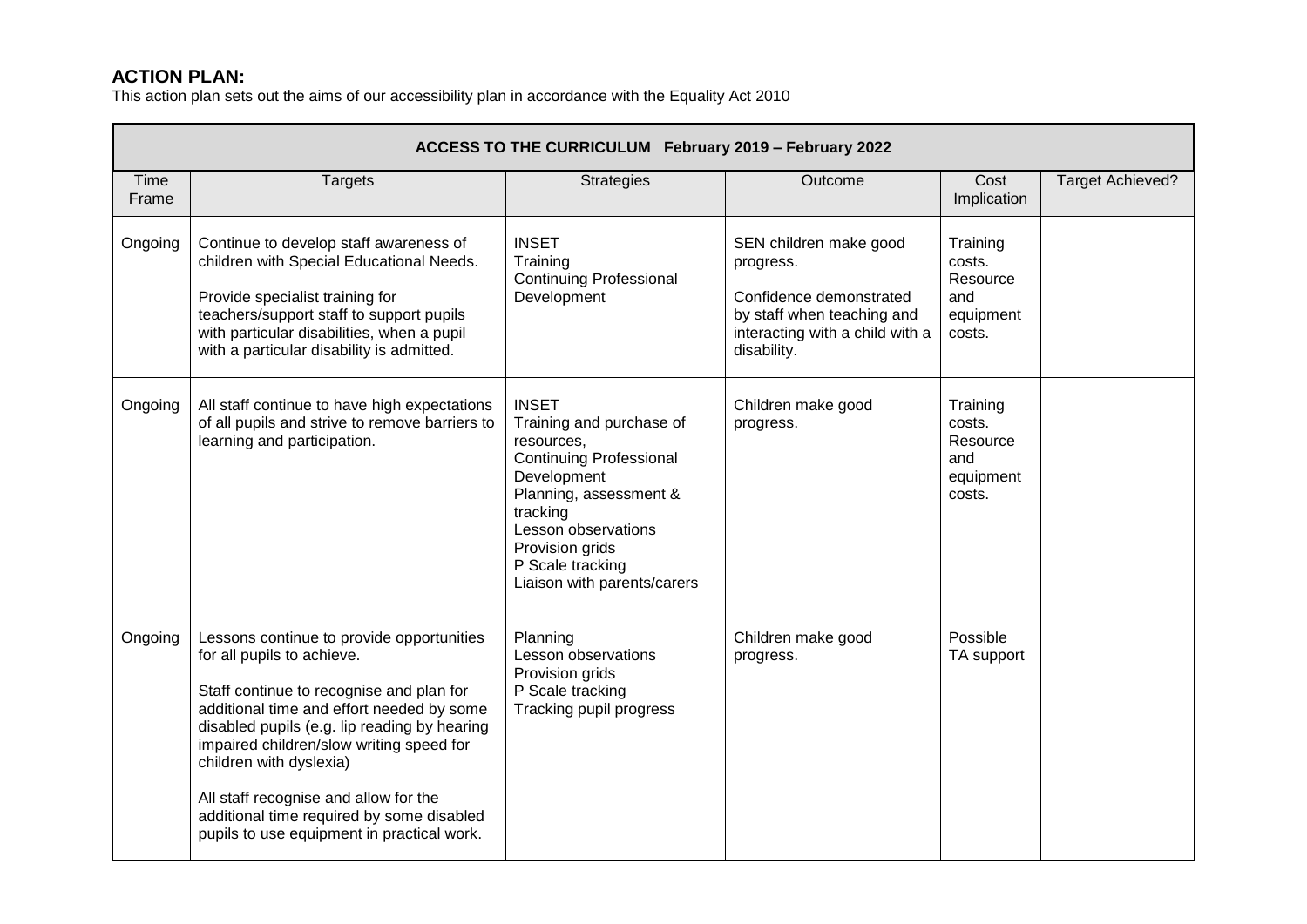| Ongoing | Continued rigorous analysis of pupil<br>achievement data for those who are on the<br>SEN register or who have a disability.<br>All teachers, and governors, to understand<br>what our assessment data tells us.                                        | Progress of all pupils tracked<br>All appropriate data passed<br>to new teacher at end of<br>school year<br>Staff meetings tracking pupil<br>progress through in-school<br>assessments and DfE data<br>Regular data presentation to<br>governors | Staff gather information/data<br>to accurately track<br>the progress of SEN pupils<br>and pupils with a disability.<br>All teachers understand the<br>assessment process, use it<br>for planning and use it to<br>ensure all pupils are making<br>at least good progress. | N/A                                                             |  |
|---------|--------------------------------------------------------------------------------------------------------------------------------------------------------------------------------------------------------------------------------------------------------|--------------------------------------------------------------------------------------------------------------------------------------------------------------------------------------------------------------------------------------------------|---------------------------------------------------------------------------------------------------------------------------------------------------------------------------------------------------------------------------------------------------------------------------|-----------------------------------------------------------------|--|
| Ongoing | All reasonable adjustments will be made to<br>ensure children can participate in activities.<br>If, however, there are no viable alternatives<br>or ways of enabling disabled pupils to<br>participate, they will be given alternative<br>experiences. | TA support<br>Planning<br>All staff made aware of<br>specific needs<br>Liaison with<br>parents/carers/outside<br>agencies                                                                                                                        | Alternative experiences<br>provided.<br>Children enjoy and gain<br>from the alternative<br>experiences.                                                                                                                                                                   | Resources<br>and<br>equipment<br>purchased<br>when<br>necessary |  |
| Ongoing | School visits continue to be accessible to<br>all pupils regardless of attainment or<br>impairment                                                                                                                                                     | Refer to Off-site and<br><b>Hazardous Activities file</b><br>Risk assessments made<br>Pre-visit when appropriate<br>Appropriate adult/child ratios<br>Close liaison with<br>parent/carer                                                         | All children participate fully<br>in all school visits.<br>Appropriate risk-<br>assessments prepared.                                                                                                                                                                     | Extra adult<br>support as<br>necessary                          |  |
| Ongoing | Ensure that disabled pupils participate<br>equally in out of school hours clubs and<br>activities                                                                                                                                                      | Ensure all out of school<br>hours clubs are available to<br>all pupils<br>TA support available when<br>necessary<br>Monitor participation                                                                                                        | All pupils participate in a<br>range of out of school hours<br>activities.                                                                                                                                                                                                | TA support<br>at the clubs.                                     |  |
| Ongoing | Ensure access to new computer<br>technology/resources is appropriate for all<br>pupils                                                                                                                                                                 | Computing subject leader to<br>ensure all staff are aware of<br>new software and hardware<br>Computing subject leader to<br>monitor full access and use                                                                                          | Computing subject leader to<br>monitor full access and use<br>of ICT equipment through<br>planning, questioning and<br>observation.                                                                                                                                       | N/A                                                             |  |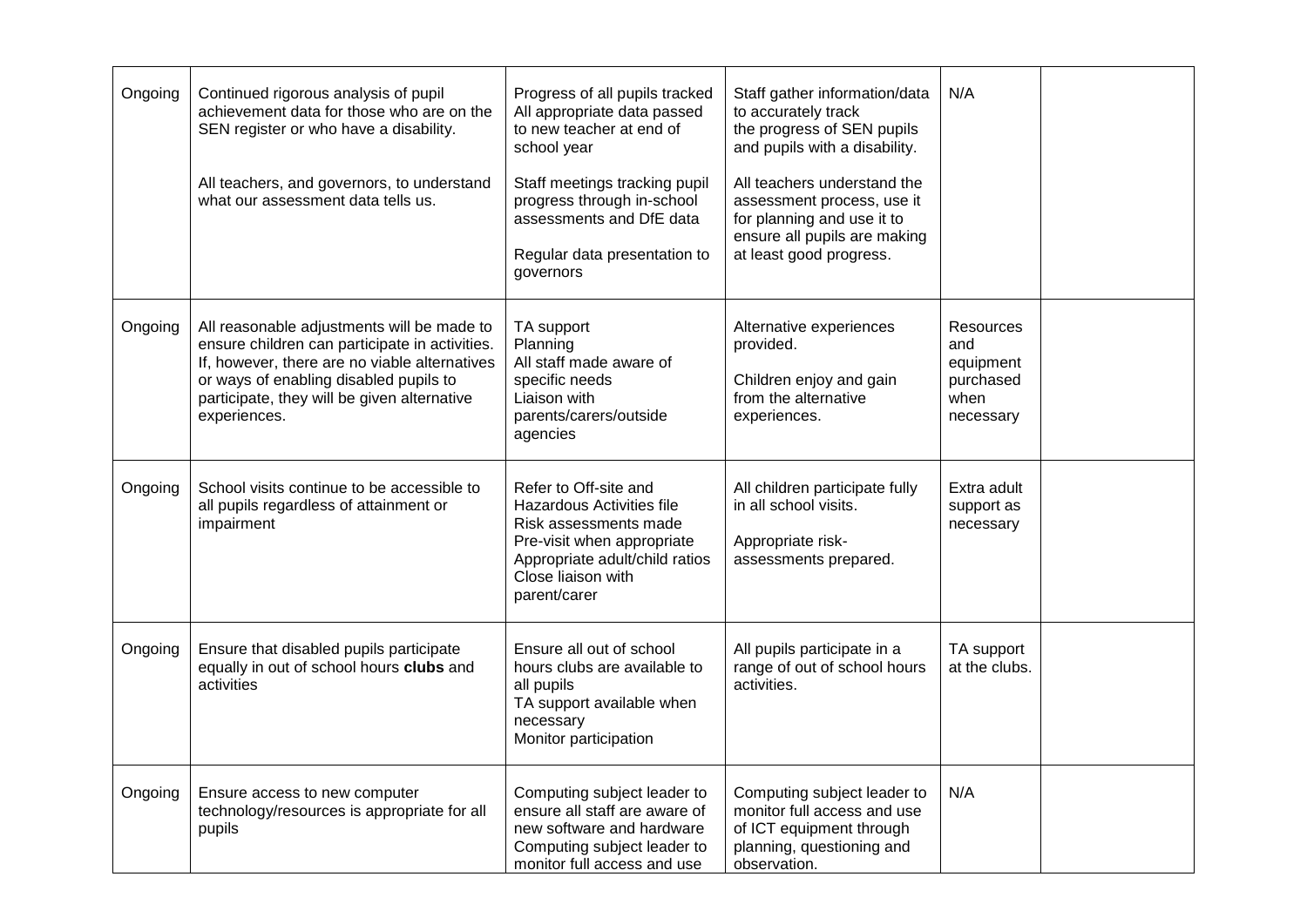|               |                                                                                                                                       | of ICT equipment through<br>planning, questioning and<br>observation.          |                                                                                                                                                                                                                           |     |  |
|---------------|---------------------------------------------------------------------------------------------------------------------------------------|--------------------------------------------------------------------------------|---------------------------------------------------------------------------------------------------------------------------------------------------------------------------------------------------------------------------|-----|--|
| Every<br>year | Pupils with a disability are encouraged to<br>visit our school prior to the induction day<br>and as often as is appropriate.          | Parents/carers informed of<br>this opportunity and<br>encouraged to take it up | Those pupils with<br>particular needs and/or<br>concerns visit the school<br>and become more confident<br>in the transition.<br>Alwyn staff to meet with<br>members of staff from<br>previous setting, if<br>appropriate. | N/A |  |
| Every<br>year | Our pupils, with a disability, encouraged to<br>visit their next school prior to the induction<br>day and as often as is appropriate. | Parents/carers informed of<br>this opportunity and<br>encouraged to take it up | Those pupils with<br>particular needs and/or<br>concerns visit the school<br>and become more confident<br>in the transition.<br>Headteacher offers to<br>accompany parents/carers<br>with their child.                    | N/A |  |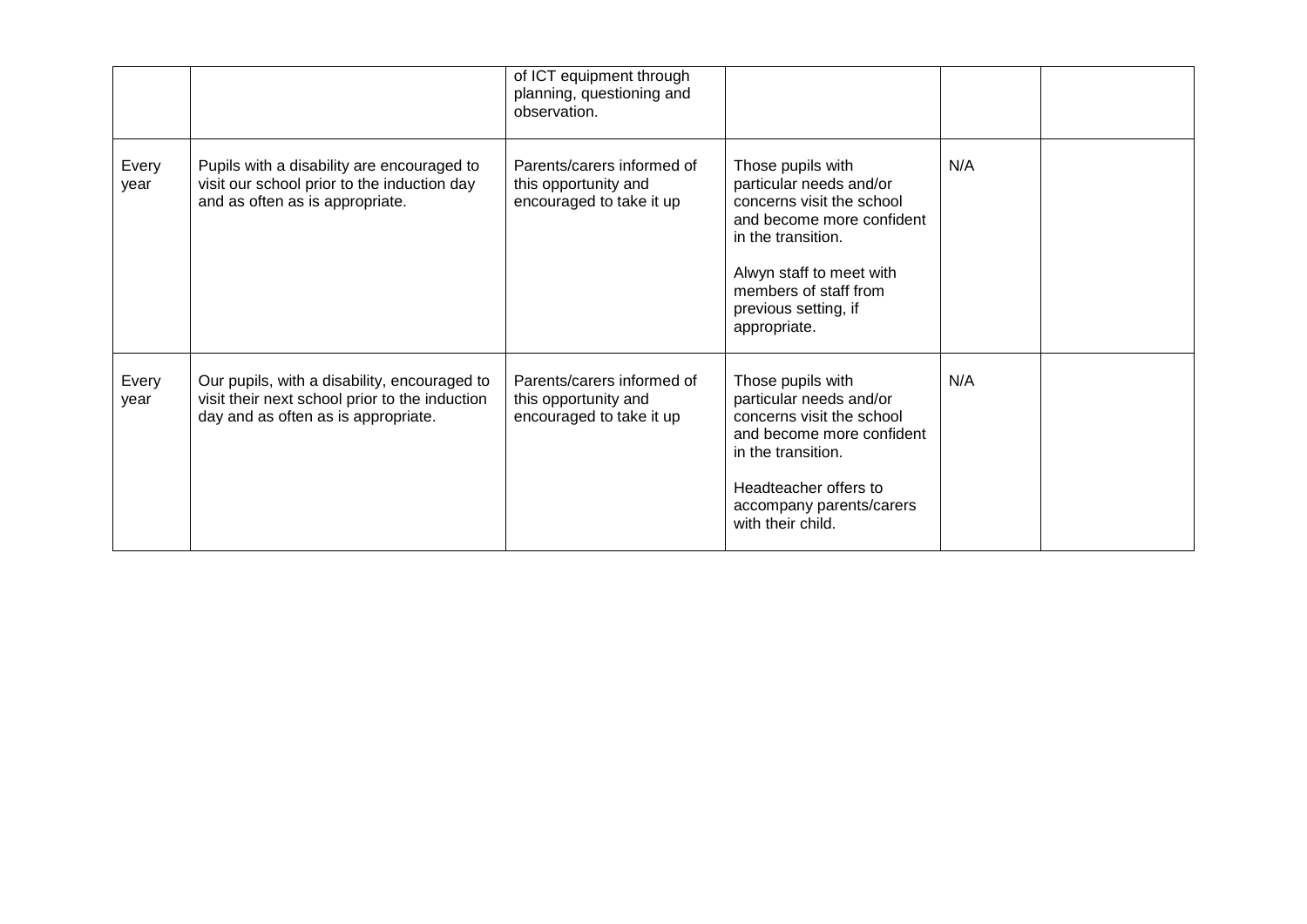| Time<br>Frame                                                                         | <b>Targets</b>                                                                                                                                                                                                                                                                                                                                                                                                           | <b>Strategies</b>                                                                                                                                                                                                                                                                                                                    | Outcome                                                                                                                                                                                | Cost<br>Implication                                                       | <b>Target Achieved?</b> |
|---------------------------------------------------------------------------------------|--------------------------------------------------------------------------------------------------------------------------------------------------------------------------------------------------------------------------------------------------------------------------------------------------------------------------------------------------------------------------------------------------------------------------|--------------------------------------------------------------------------------------------------------------------------------------------------------------------------------------------------------------------------------------------------------------------------------------------------------------------------------------|----------------------------------------------------------------------------------------------------------------------------------------------------------------------------------------|---------------------------------------------------------------------------|-------------------------|
| Prior to &<br>when a<br>child is<br>admitted                                          | Building modification to take into account<br>the needs of the child when a child with a<br>particular disability is admitted.                                                                                                                                                                                                                                                                                           | Appropriate strategies taken<br>according to the needs of the<br>individual.<br>Parents/carers to be consulted<br>Disabled societies/groups to<br>be consulted.                                                                                                                                                                      | Child able to move freely<br>and safely around the<br>whole school.                                                                                                                    | <b>Building</b><br>and<br>modification<br>costs made<br>when<br>necessary |                         |
| Ongoing                                                                               | The layout of all areas, including<br>classrooms, continues to allow access for<br>all pupils.                                                                                                                                                                                                                                                                                                                           | As above plus:<br>Corridors kept clear.<br>School kept as tidy as is<br>appropriate.<br>Site controller to monitor areas<br>to ensure they are accessible.<br>Teachers evaluate the use of<br>space and furniture in<br>classrooms and organise to<br>ensure access for all pupils.<br>Pupils encouraged to push<br>their chairs in. | Child able to move freely<br>and safely around the<br>whole school.                                                                                                                    | N/A                                                                       |                         |
| When a<br>child is<br>admitted<br>and as<br>they<br>move<br>through<br>the<br>school. | Access survey completed when a pupil<br>with a particular disability is admitted and<br>moves to a new classroom to ensure that<br>there are no physical barriers to access<br>for pupils with a range of disabilities.<br>Classrooms optimally organised for<br>disabled pupils.<br>Furniture, equipment and resources<br>selected, adjusted and located<br>appropriately e.g. pegs and sinks at<br>appropriate height. | Consultation with pupil.<br>Regular review of premises<br>with particular children in mind.<br>Observation of pupil around<br>school.<br>Consultation with<br>parents/carers and appropriate<br>agencies.<br>Peers made aware of the child's<br>special needs as appropriate.<br>Research                                            | Child able to move freely<br>and safely around the<br>whole school.<br>Full physical access to the<br>curriculum.<br>All furniture/ equipment and<br>resources are fit for<br>purpose. | Possible<br>purchasing<br>costs                                           |                         |
| When<br>necessary                                                                     | PEP (Personal Evacuation Plan) devised<br>for all children with a physical disability.                                                                                                                                                                                                                                                                                                                                   | Site controller to write<br>Personal Evacuation Plan in                                                                                                                                                                                                                                                                              | All children with a disability<br>to have a Personal                                                                                                                                   | N/A                                                                       |                         |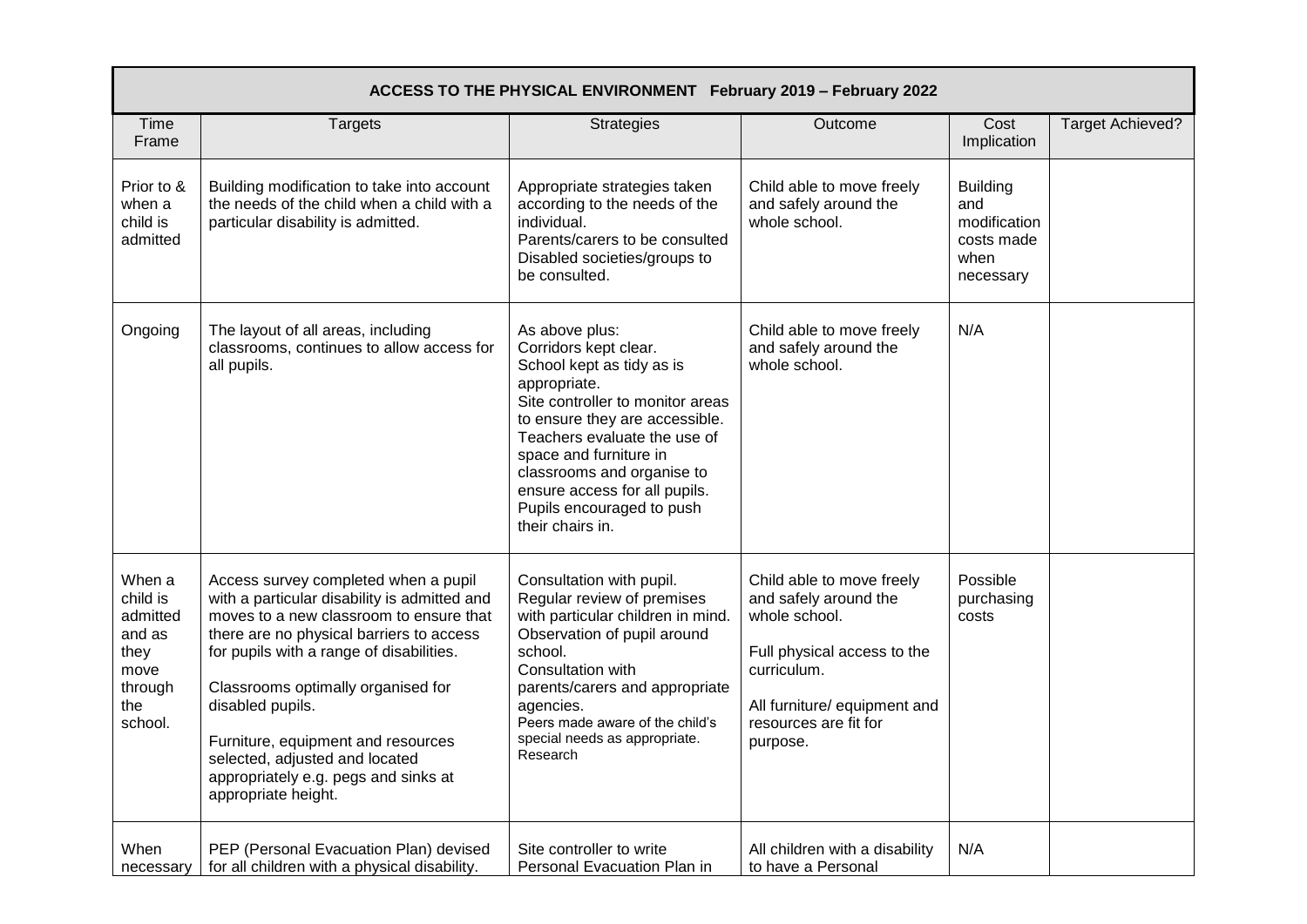|                  |                                                                                                                                                                                                                                                                   | consultation with teacher and<br>pupil and parents/carers. | Evacuation Plan so all<br>children able to exit school<br>safely in an emergency and<br>practice. |                                                           |  |
|------------------|-------------------------------------------------------------------------------------------------------------------------------------------------------------------------------------------------------------------------------------------------------------------|------------------------------------------------------------|---------------------------------------------------------------------------------------------------|-----------------------------------------------------------|--|
| When<br>relevant | Treat all applicants for employment fairly<br>and do not discriminate against because<br>of any disability.<br>No question about an applicant's health<br>can be asked before making a job offer,<br>unless specifically related to intrinsic<br>function of job. | Application paperwork and<br>adverts.                      | Disabled and non-disabled<br>applicants apply for job<br>vacancies.                               | None<br>additional<br>to existing<br>advertising<br>costs |  |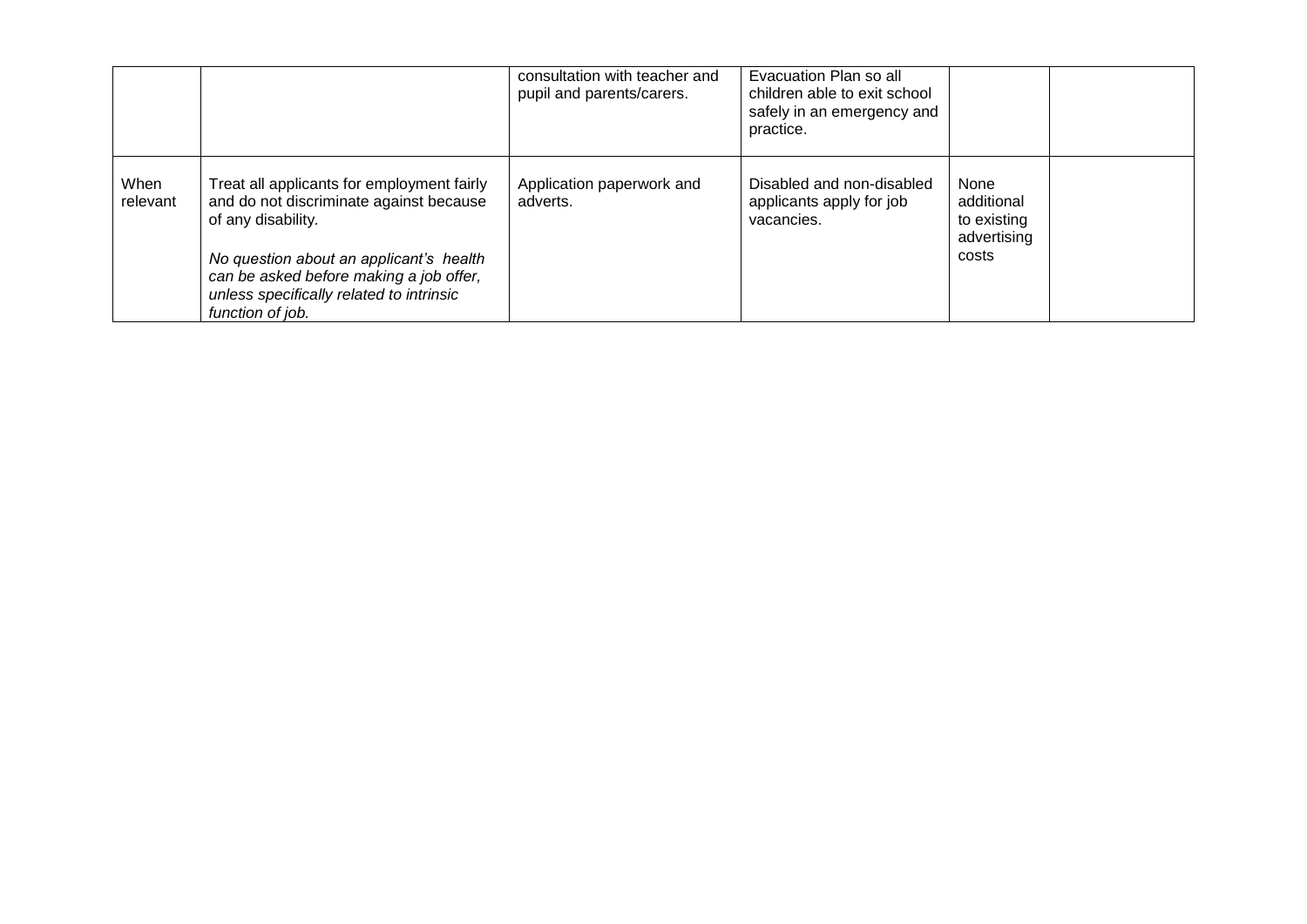| ACCESS TO INFORMATION February 2019 - February 2022                         |                                                                                                                                                                                                                                                                                                                                                                                                   |                                                                                                                                                                                                                                                                                                                                                   |                                                                                                                                                   |                                              |                         |  |  |  |
|-----------------------------------------------------------------------------|---------------------------------------------------------------------------------------------------------------------------------------------------------------------------------------------------------------------------------------------------------------------------------------------------------------------------------------------------------------------------------------------------|---------------------------------------------------------------------------------------------------------------------------------------------------------------------------------------------------------------------------------------------------------------------------------------------------------------------------------------------------|---------------------------------------------------------------------------------------------------------------------------------------------------|----------------------------------------------|-------------------------|--|--|--|
| <b>Time Frame</b>                                                           | <b>Targets</b>                                                                                                                                                                                                                                                                                                                                                                                    | Strategies                                                                                                                                                                                                                                                                                                                                        | Outcome                                                                                                                                           | <b>Cost Implication</b>                      | <b>Target Achieved?</b> |  |  |  |
| Ongoing                                                                     | Staff familiar with technology and<br>practices to assist pupils and<br>parents/carers and visitors with<br>disabilities e.g. positioning when<br>talking to a hearing impaired person.                                                                                                                                                                                                           | Appropriate training when<br>necessary                                                                                                                                                                                                                                                                                                            | Pupils/parents and<br>carers/visitors feel<br>welcomed and<br>understand everything<br>around them.                                               | Possible supply<br>costs                     |                         |  |  |  |
| Ongoing                                                                     | All correspondence to continue to be<br>written in plain English and using a<br>clear font.                                                                                                                                                                                                                                                                                                       | Clear font used for all<br>correspondence                                                                                                                                                                                                                                                                                                         | All correspondence<br>clearly written.                                                                                                            | N/A                                          |                         |  |  |  |
| At the start of<br>each school<br>year and when<br>children join in<br>year | Identify parents/carers who have<br>disabilities that could affect their<br>interaction<br>with the school.                                                                                                                                                                                                                                                                                       | High level of awareness from<br>all staff.<br>Information shared with other<br>members of staff                                                                                                                                                                                                                                                   | School aware of,<br>and able to meet<br>needs of disabled<br>parents/carers.                                                                      | N/A                                          |                         |  |  |  |
| At the start of<br>each school<br>year and when<br>children join in<br>year | Ensure that there are no<br>communications barriers with any<br>member of the school community.<br>All staff to continue to ensure that<br>both in lessons and parent/carer<br>meetings/presentations information<br>is presented in a user-friendly way.<br>for people with disabilities e.g. by<br>reading aloud overhead projections<br>and describing diagrams, making<br>use of interpreters | Good use of ICT<br>Clear speaking during<br>presentations and hand-outs<br>available<br>Lesson planning<br>Observations<br>Pupil interviews<br>SEN monitoring<br>Provision grid reviews<br>TA feedback<br>Parent/carer interviews<br>Parent/carer questionnaires<br>Advice to be taken from<br>professional/voluntary<br>agencies when necessary. | All children and adults<br>understand information<br>presented to them.<br>School aware of,<br>and able to meet.<br>needs of disabled<br>parents. | Payment of any<br>professionals<br>consulted |                         |  |  |  |
| Ongoing                                                                     | Ensure that positive attitudes to<br>disabled people are reflected in<br>the curriculum and ensure the use of<br>positive language when talking and<br>writing about disabled people.                                                                                                                                                                                                             | Staff awareness.<br>All inappropriate resources<br>removed and new resources<br>thoroughly checked<br>PSHE planning                                                                                                                                                                                                                               | Pupils do not exhibit<br>negative views of<br>disability.<br>No instances of                                                                      | N/A                                          |                         |  |  |  |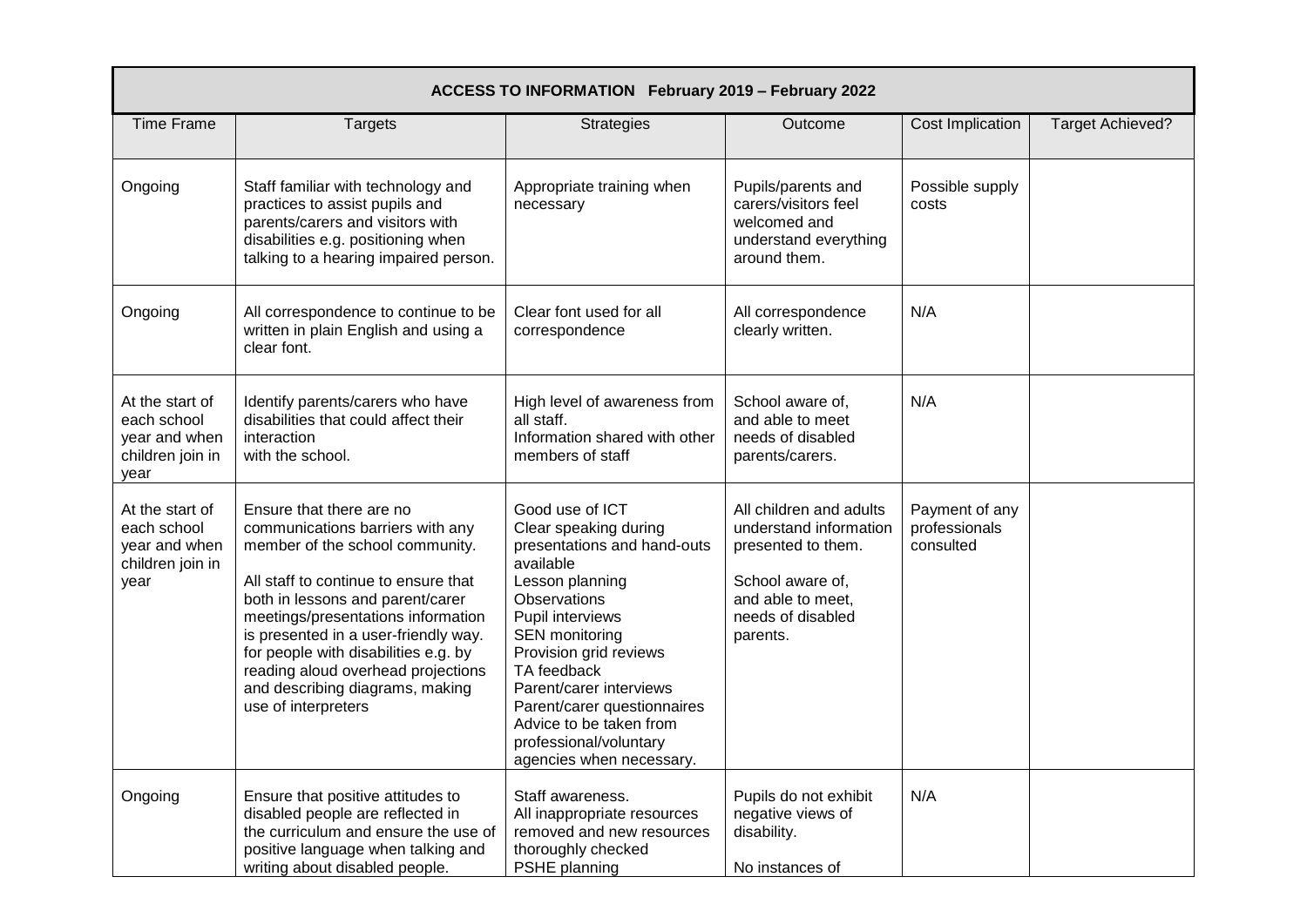|         |                                                                          |                                          | negative terminology<br>found in written or<br>spoken form. |                      |  |
|---------|--------------------------------------------------------------------------|------------------------------------------|-------------------------------------------------------------|----------------------|--|
| Ongoing | Continued purchasing of resources<br>to positively represent disability. | Build up of resources for<br><b>PSHE</b> | Resources available to<br>all staff.                        | Cost of<br>resources |  |

## **Publication**

Our Accessibility plan was agreed by the Governing Body on 12<sup>th</sup> February 2019 and a copy is available upon request. It is on the school website.

## **Reporting and review**

This scheme will be reviewed every three years, and the next review will be February 2022

A report will be provided to the Governing Body, annually in the Summer Term, by the SEN Governor, on the progress being made in all aspects of the plan.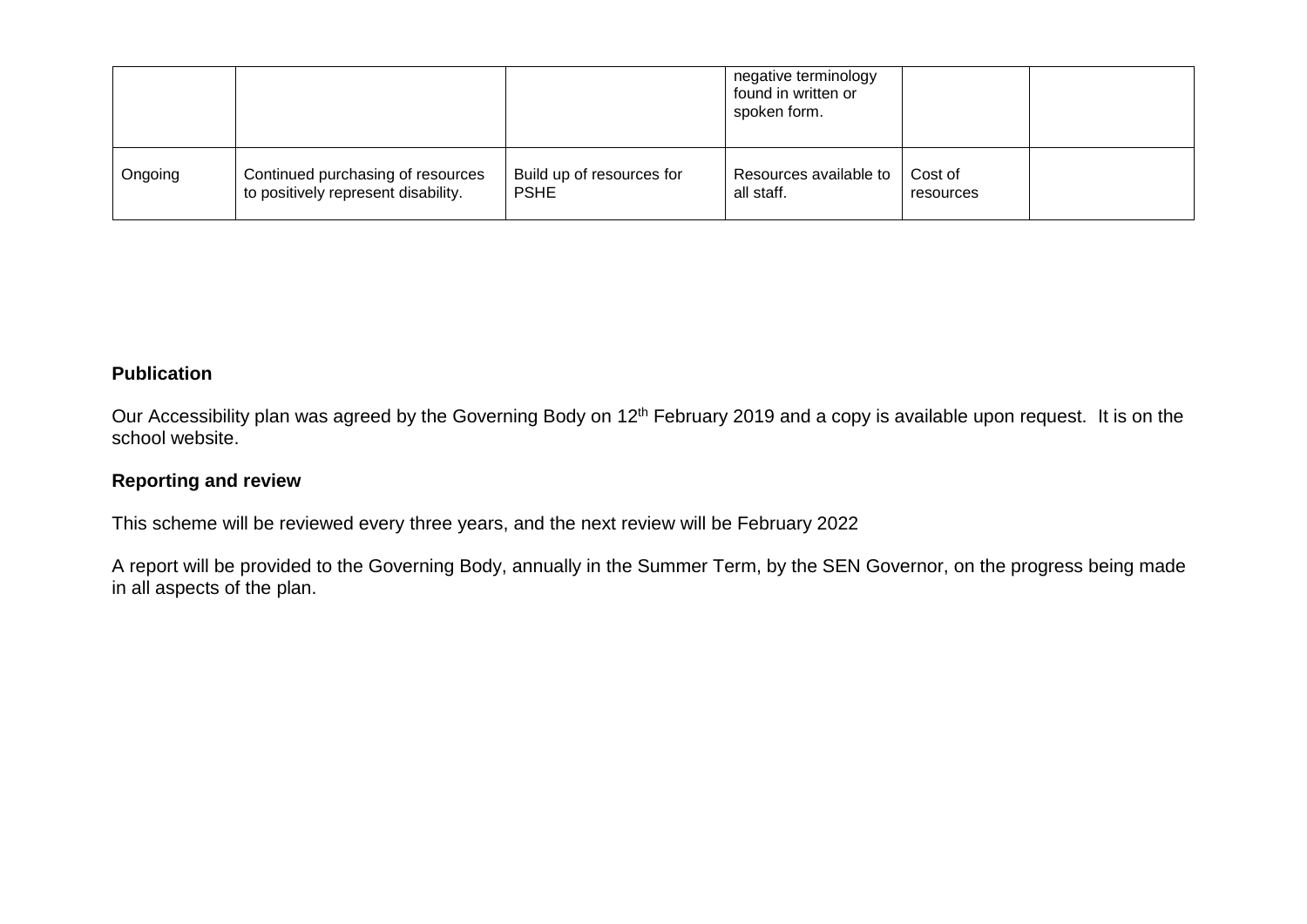## **Action Plan 2015 – 2018 Reviewed:**

|               | ACCESS TO THE CURRICULUM July 2015 - July 2018                                                                                                                                                                                                              |                                                                                                                                                                                                                                       |                                                                                                                                               |                                                              |                                                                                                                                                                                                                                                 |  |  |  |
|---------------|-------------------------------------------------------------------------------------------------------------------------------------------------------------------------------------------------------------------------------------------------------------|---------------------------------------------------------------------------------------------------------------------------------------------------------------------------------------------------------------------------------------|-----------------------------------------------------------------------------------------------------------------------------------------------|--------------------------------------------------------------|-------------------------------------------------------------------------------------------------------------------------------------------------------------------------------------------------------------------------------------------------|--|--|--|
| Time<br>Frame | <b>Targets</b>                                                                                                                                                                                                                                              | <b>Strategies</b>                                                                                                                                                                                                                     | Outcome                                                                                                                                       | Cost<br>Implication                                          | <b>Target Achieved?</b>                                                                                                                                                                                                                         |  |  |  |
| Ongoing       | Continue to develop staff awareness of<br>children with Special Educational Needs.<br>Provide specialist training for<br>teachers/support staff to support pupils<br>with particular disabilities when a pupil with<br>a particular disability is admitted. | <b>INSET</b><br>Training<br><b>Continuing Professional</b><br>Development                                                                                                                                                             | SEN children make good<br>progress<br>Confidence demonstrated<br>by staff when teaching and<br>interacting with a child with a<br>disability. | Training<br>costs.<br>Resource<br>and<br>equipment<br>costs. | Data analysis<br>demonstrates our<br>SEN children do<br>make good<br>progress, often<br>from low starting<br>points.<br>Lesson<br>observations<br>observe staff<br>confidence when<br>teaching/interacting<br>with children with<br>SEND needs. |  |  |  |
| Ongoing       | All staff continue to have high<br>expectations of all pupils and strive to<br>remove barriers to learning and<br>participation.                                                                                                                            | <b>INSET</b><br>Training and purchase of<br>resources,<br><b>Continuing Professional</b><br>Development<br>Planning, assessment &<br>tracking<br>Lesson observations<br><b>IEPs</b><br>P Scale folders<br>Liaison with parents/carers | Children making good<br>progress.                                                                                                             | Training<br>costs.<br>Resource<br>and<br>equipment<br>costs. | Pupil progress<br>meetings confirm<br>staff have high<br>expectations of all<br>pupils. All groups of<br>children make good<br>progress.                                                                                                        |  |  |  |
| Ongoing       | Lessons continue to provide opportunities<br>for all pupils to achieve.<br>Staff continue to recognise and plan for<br>additional time and effort needed by some<br>disabled pupils (e.g. lip reading by hearing                                            | Planning<br>Lesson observations<br><b>IEPs</b><br>P Scale folders<br>Tracking pupil progress                                                                                                                                          | Children making good<br>progress.                                                                                                             | Possible<br><b>TA/LSA</b><br>support                         | Lessons are<br>observed to be<br>good and<br>outstanding,<br>providing ample                                                                                                                                                                    |  |  |  |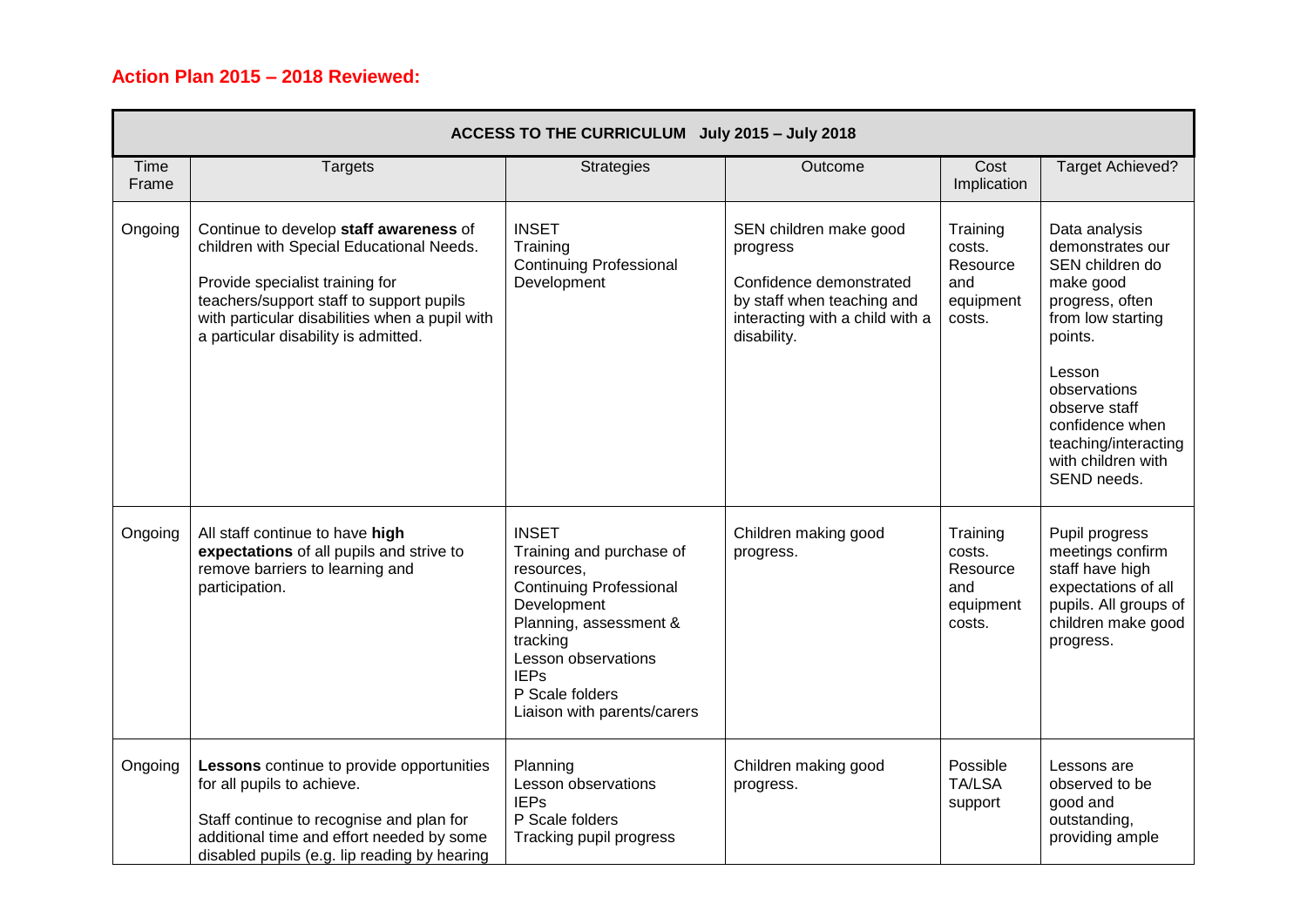|         | impaired children/slow writing speed for<br>children with dyslexia)<br>All staff recognise and allow for the<br>additional time required by some disabled<br>pupils to use equipment in practical work.                                       |                                                                                                                                                                                                                                                             |                                                                                                                                                                                                                                                                           |                                                                 | opportunities for<br>pupils to achieve.<br>Provision grids<br>record additional<br>interventions and<br>the impact of these<br>interventions.                                                                                                                                                                                                                                                     |
|---------|-----------------------------------------------------------------------------------------------------------------------------------------------------------------------------------------------------------------------------------------------|-------------------------------------------------------------------------------------------------------------------------------------------------------------------------------------------------------------------------------------------------------------|---------------------------------------------------------------------------------------------------------------------------------------------------------------------------------------------------------------------------------------------------------------------------|-----------------------------------------------------------------|---------------------------------------------------------------------------------------------------------------------------------------------------------------------------------------------------------------------------------------------------------------------------------------------------------------------------------------------------------------------------------------------------|
| Ongoing | Continued rigorous analysis of pupil<br>achievement data for those who are on the<br>SEN register or who have a disability.<br>All teachers (and governors) to understand<br>what our assessment data tells us.                               | Progress of all pupils tracked<br>All appropriate data passed<br>to new teacher at end of<br>school year<br>Staff meetings tracking pupil<br>progress through in-school<br>assessments and Raise<br>online data<br>Yearly Data presentation to<br>governors | Staff gather information/data<br>to accurately track<br>the progress of SEN pupils<br>and pupils with a disability.<br>All teachers understand the<br>assessment process, use it<br>for planning and use it to<br>ensure all pupils are making<br>at least good progress. | N/A                                                             | Rigorous analysis<br>of data (which is<br>moderated both<br>internally and<br>externally) allows<br>teachers to further<br>identify pupils who<br>require additional<br>interventions to<br>ensure good<br>progress.<br>Teachers and<br>governors<br>demonstrate a<br>good<br>understanding of<br>the data as<br>demonstrated in<br>pupil progress<br>meetings and<br>Governing body<br>meetings. |
| Ongoing | All reasonable adjustments will be<br>made to ensure children can participate<br>in activities, but there may be no viable<br>alternative or way of enabling disabled<br>pupil to participate. They will be given<br>alternative experiences. | TA and LSA support<br>Planning<br>All staff made aware of<br>specific needs<br>Liaison with<br>parents/carers/outside<br>agencies                                                                                                                           | Alternative experiences<br>provided.<br>Children enjoy and gain<br>from the alternative<br>experiences.                                                                                                                                                                   | Resources<br>and<br>equipment<br>purchased<br>when<br>necessary | All pupils have the<br>opportunity to<br>participate in all<br>activities both<br>during the school<br>day and as part of<br>extra-curricular<br>provision.                                                                                                                                                                                                                                       |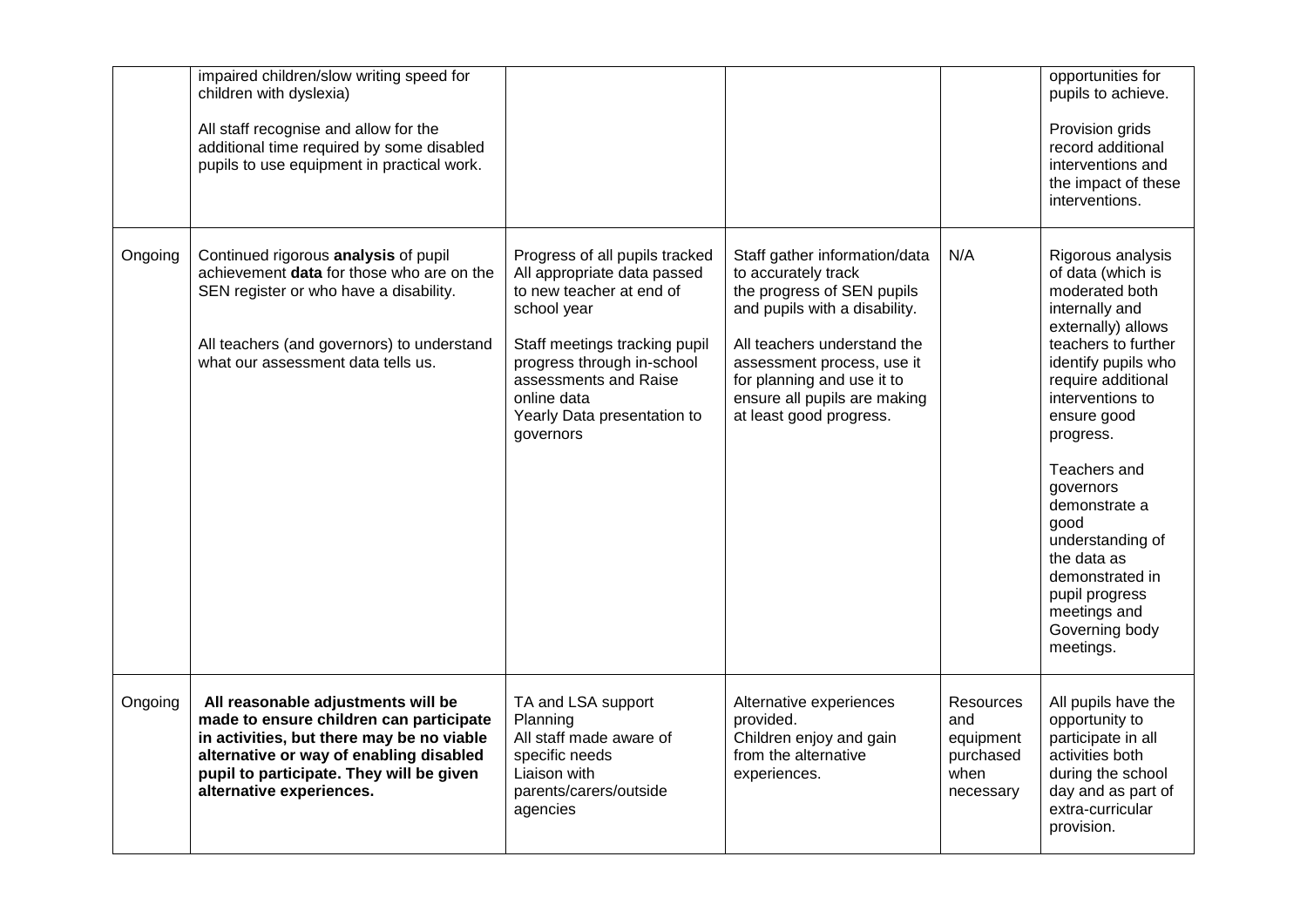|               |                                                                                                                          |                                                                                                                                                                                                                   |                                                                                                                                                                                                      |                                        | Alternative learning<br>lessons are<br>provided to ensure<br>full enjoyment of<br>the curriculum.                                                                                                      |
|---------------|--------------------------------------------------------------------------------------------------------------------------|-------------------------------------------------------------------------------------------------------------------------------------------------------------------------------------------------------------------|------------------------------------------------------------------------------------------------------------------------------------------------------------------------------------------------------|----------------------------------------|--------------------------------------------------------------------------------------------------------------------------------------------------------------------------------------------------------|
| Ongoing       | School visits continue to be accessible to<br>all pupils regardless of attainment or<br>impairment                       | Refer to Off-site and<br><b>Hazardous Activities file</b><br>Risk assessments made<br>Pre-visit when appropriate<br>Appropriate adult/child ratios<br>Close liaison with<br>parent/carer                          | All children participate fully<br>in all school visits<br>Appropriate risk-<br>assessments prepared.                                                                                                 | Extra adult<br>support as<br>necessary | All pupils<br>participate fully in<br>school visits.<br>Appropriate risk-<br>assessments are<br>written.                                                                                               |
| Ongoing       | Ensure that disabled pupils participate<br>equally in out of school hours clubs and<br>activities                        | Ensure all out of school<br>hours clubs are available to<br>all pupils<br>TA support available when<br>necessary<br>Monitor participation                                                                         | All pupils participate in a<br>range of out of school hours<br>activities.                                                                                                                           | TA support<br>at the clubs.            | All pupils<br>participate equally<br>in out of school<br>hours clubs and<br>activities which are<br>suitable for their<br>needs.                                                                       |
| Ongoing       | Ensure access to new computer<br>technology/resources is appropriate for all<br>pupils                                   | ICT subject leader to ensure<br>all staff are aware of new<br>software and hardware<br>ICT subject leader to monitor<br>full access and use of ICT<br>equipment through planning,<br>questioning and observation. | ICT subject leader to<br>monitor full access and use<br>of ICT equipment through<br>planning, questioning and<br>observation.                                                                        | N/A                                    | All our computer<br>technology is<br>appropriate for all<br>pupils. ICT subject<br>leader monitors<br>this.                                                                                            |
| Every<br>year | Pupils with a disability encouraged to visit<br>our school prior to the induction day and<br>as often as is appropriate. | Parents/carers informed of<br>this opportunity and<br>encouraged to take it up.                                                                                                                                   | Those pupils with<br>particular needs and/or<br>concerns visit the school<br>and become more confident<br>in the transition<br>Meet with members of staff<br>from previous setting if<br>appropriate | N/A                                    | All pupils and<br>parents/carers are<br>encouraged to visit<br>our school as often<br>as they feel is<br>appropriate.<br>They are also<br>visited by a<br>member of our staff<br>whilst they are still |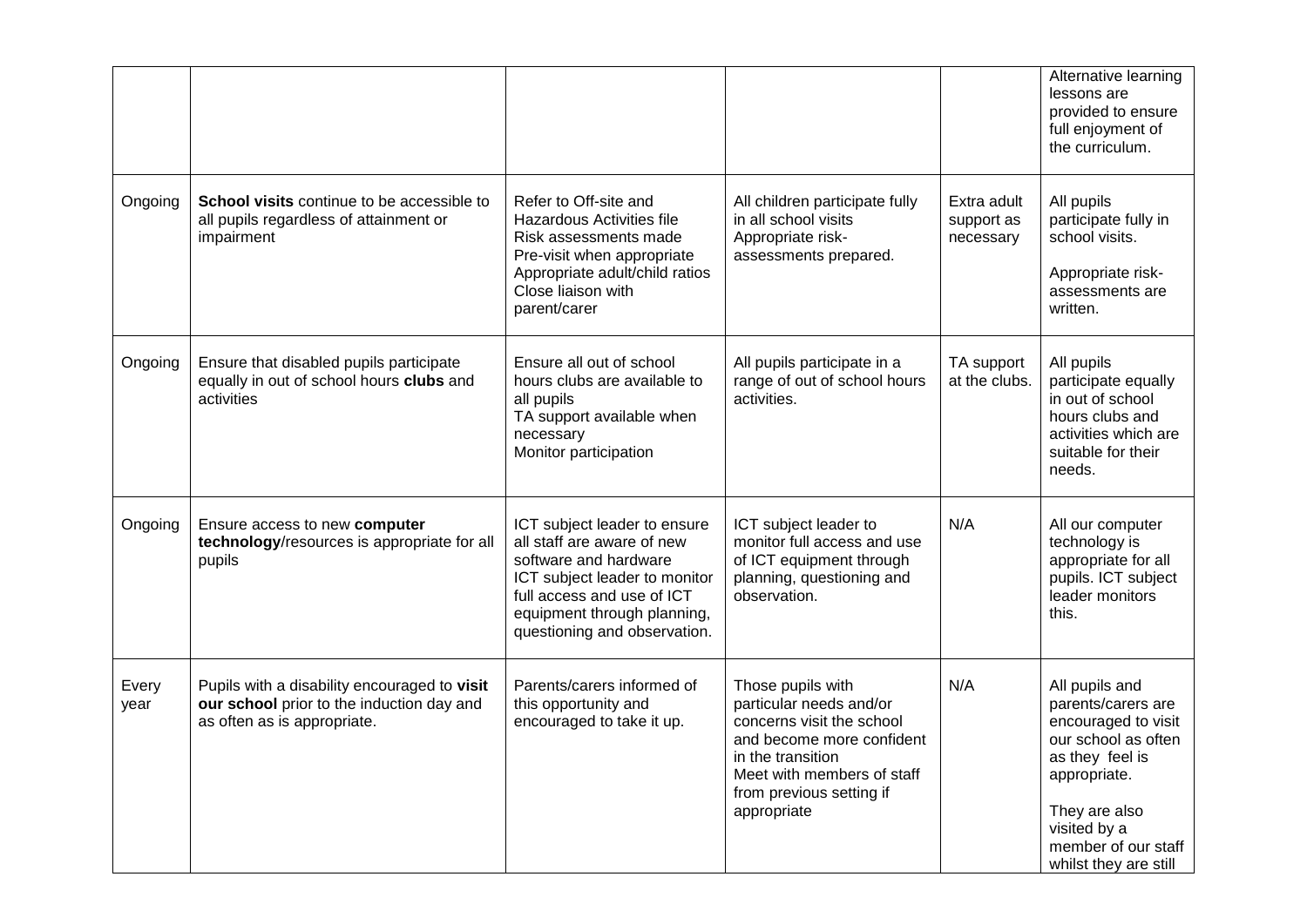|               |                                                                                                                                        |                                                                                 |                                                                                                                              |     | in their previous<br>setting.                                                                                                                                                                                                                                                                |
|---------------|----------------------------------------------------------------------------------------------------------------------------------------|---------------------------------------------------------------------------------|------------------------------------------------------------------------------------------------------------------------------|-----|----------------------------------------------------------------------------------------------------------------------------------------------------------------------------------------------------------------------------------------------------------------------------------------------|
| Every<br>year | Our pupils with a disability encouraged to<br>visit their next school prior to the<br>induction day and as often as is<br>appropriate. | Parents/carers informed of<br>this opportunity and<br>encouraged to take it up. | Those pupils with<br>particular needs and/or<br>concerns visit the school<br>and become more confident<br>in the transition. | N/A | The parents/carers<br>of our pupils with a<br>disability are<br>encouraged to visit<br>their next school<br>prior to the<br>induction day and<br>as often as is<br>appropriate. They<br>are encouraged to<br>take their children<br>with them.<br>Headteacher offers<br>to attend with them. |

|                                              | ACCESS TO THE PHYSICAL ENVIRONMENT<br>July 2015 - July 2018                                                                              |                                                                                                                                                                 |                                                                    |                                                                                  |                                                                                                                                  |  |  |  |  |
|----------------------------------------------|------------------------------------------------------------------------------------------------------------------------------------------|-----------------------------------------------------------------------------------------------------------------------------------------------------------------|--------------------------------------------------------------------|----------------------------------------------------------------------------------|----------------------------------------------------------------------------------------------------------------------------------|--|--|--|--|
| Time<br>Frame                                | <b>Targets</b>                                                                                                                           | <b>Strategies</b>                                                                                                                                               | Outcome                                                            | Cost<br>Implication                                                              | Target Achieved?                                                                                                                 |  |  |  |  |
| Prior to &<br>when a<br>child is<br>admitted | <b>Building modification to take into</b><br>account the needs of the child when a<br>child with a particular disability is<br>admitted. | Appropriate strategies taken<br>according to the needs of the<br>individual.<br>Parents/carers to be consulted<br>Disabled societies/groups to<br>be consulted. | Child able to move freely<br>and safely around the<br>whole school | <b>Building</b><br>and<br>modification<br>costs to be<br>made when<br>necessary. | In the past we<br>have made<br>building<br>modifications as<br>appropriate and<br>would do so again<br>as and when<br>necessary. |  |  |  |  |
| Ongoing                                      | The layout of all areas, including<br>classrooms, continues to allow access for<br>all pupils.                                           | As above<br>Corridors kept clear.<br>School kept as tidy as is<br>appropriate.<br>Site controller to monitor areas<br>to ensure they are accessible.            | Child able to move freely<br>and safely around the<br>whole school | N/A                                                                              | The layout in all<br>areas around the<br>school is regularly<br>checked to ensure<br>easy and safe<br>access for all<br>pupils.  |  |  |  |  |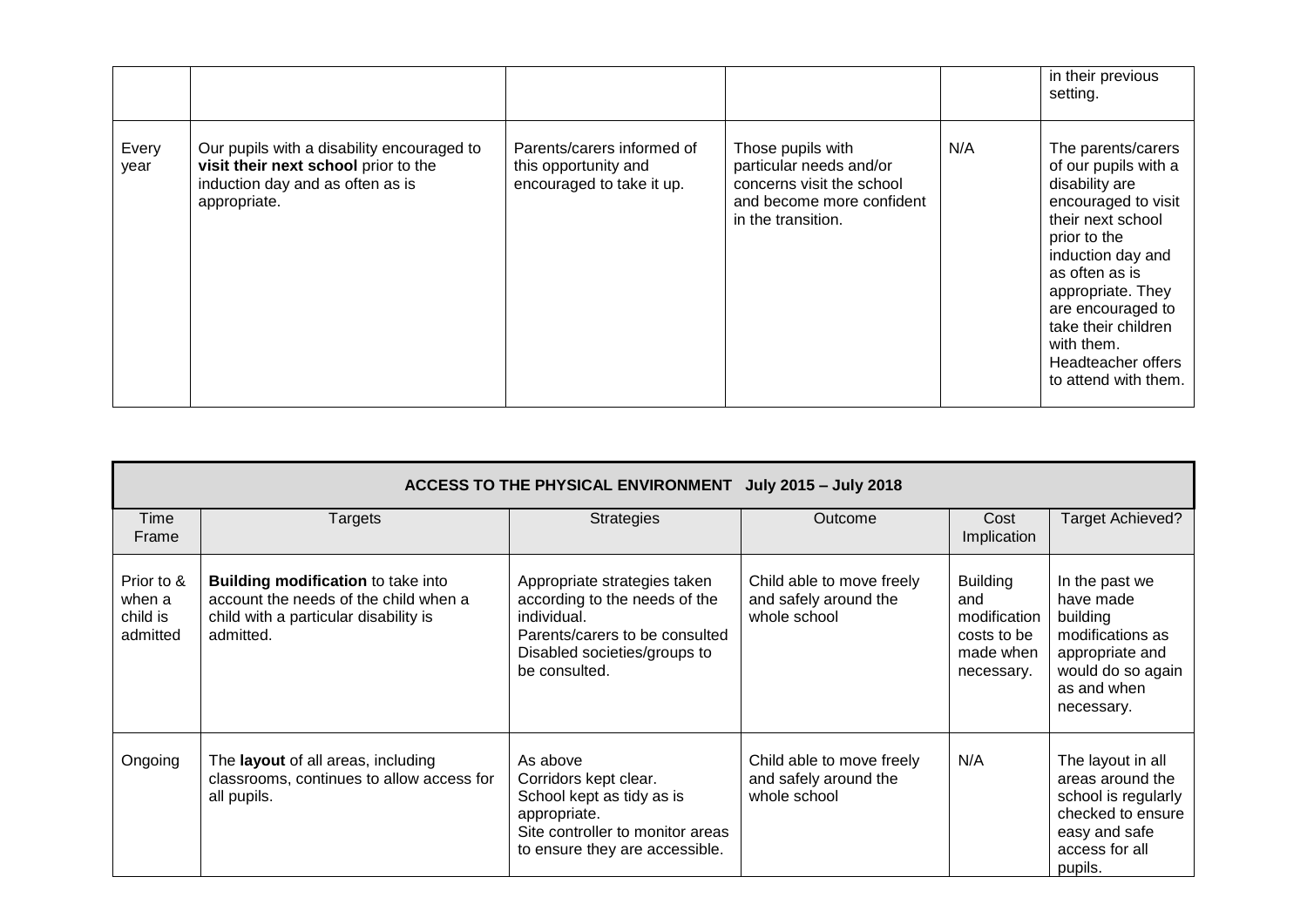|                                                                                       |                                                                                                                                                                                                                                                                                                                                                                                                                               | Teachers evaluate the use of<br>space and furniture in<br>classrooms and organise to<br>ensure access for all pupils.<br>Pupils encouraged to push<br>their chairs in.                                                                                                                    |                                                                                                                                                                                        |                                                           |                                                                                                                         |
|---------------------------------------------------------------------------------------|-------------------------------------------------------------------------------------------------------------------------------------------------------------------------------------------------------------------------------------------------------------------------------------------------------------------------------------------------------------------------------------------------------------------------------|-------------------------------------------------------------------------------------------------------------------------------------------------------------------------------------------------------------------------------------------------------------------------------------------|----------------------------------------------------------------------------------------------------------------------------------------------------------------------------------------|-----------------------------------------------------------|-------------------------------------------------------------------------------------------------------------------------|
| When a<br>child is<br>admitted<br>and as<br>they<br>move<br>through<br>the<br>school. | Access survey completed when a pupil<br>with a particular disability is admitted and<br>moves to a new classroom to ensure that<br>there are no physical barriers to access<br>for pupils with a range of disabilities<br><b>Classrooms optimally organised for</b><br>disabled pupils.<br>Furniture, equipment and resources<br>selected, adjusted and located<br>appropriately e.g. pegs and sinks at<br>appropriate height | Consultation with pupil.<br>Regular review of premises<br>with particular children in mind.<br>Observation of pupil around<br>school.<br>Consultation with<br>parents/carers and appropriate<br>agencies.<br>Peers made aware of the child's<br>special needs as appropriate.<br>Research | Child able to move freely<br>and safely around the<br>whole school.<br>Full physical access to the<br>curriculum.<br>All furniture/ equipment and<br>resources are fit for<br>purpose. | Possible<br>purchasing<br>costs                           | Any disabled child<br>admitted to the<br>school would have<br>a personalised<br>access survey<br>completed for<br>them. |
| When<br>necessary                                                                     | PEP (Personal Evacuation Plan) devised<br>for all children with a physical disability.                                                                                                                                                                                                                                                                                                                                        | Site controller to write<br>Personal Evacuation Plan in<br>consultation with teacher and<br>pupil and parents/carers.                                                                                                                                                                     | All children with a disability<br>to have a Personal<br>Evacuation Plan so all<br>children able to exit school<br>safely in an emergency and<br>practice.                              | N/A                                                       | PEPs have been<br>written in the past<br>and would be<br>written for all<br>children with a<br>physical disability.     |
| When<br>relevant                                                                      | Treat all <b>applicants</b> for employment fairly<br>and do not discriminate against because<br>of any disability. No question about an<br>applicant's health can be asked before<br>making a job offer, unless specifically<br>related to intrinsic function of job.                                                                                                                                                         | Application paperwork and<br>adverts.                                                                                                                                                                                                                                                     | Disabled and non-disabled<br>applicants apply for job<br>vacancies.                                                                                                                    | None<br>additional<br>to existing<br>advertising<br>costs | All applicants for<br>jobs are treated<br>fairly and not<br>discriminated<br>against.                                   |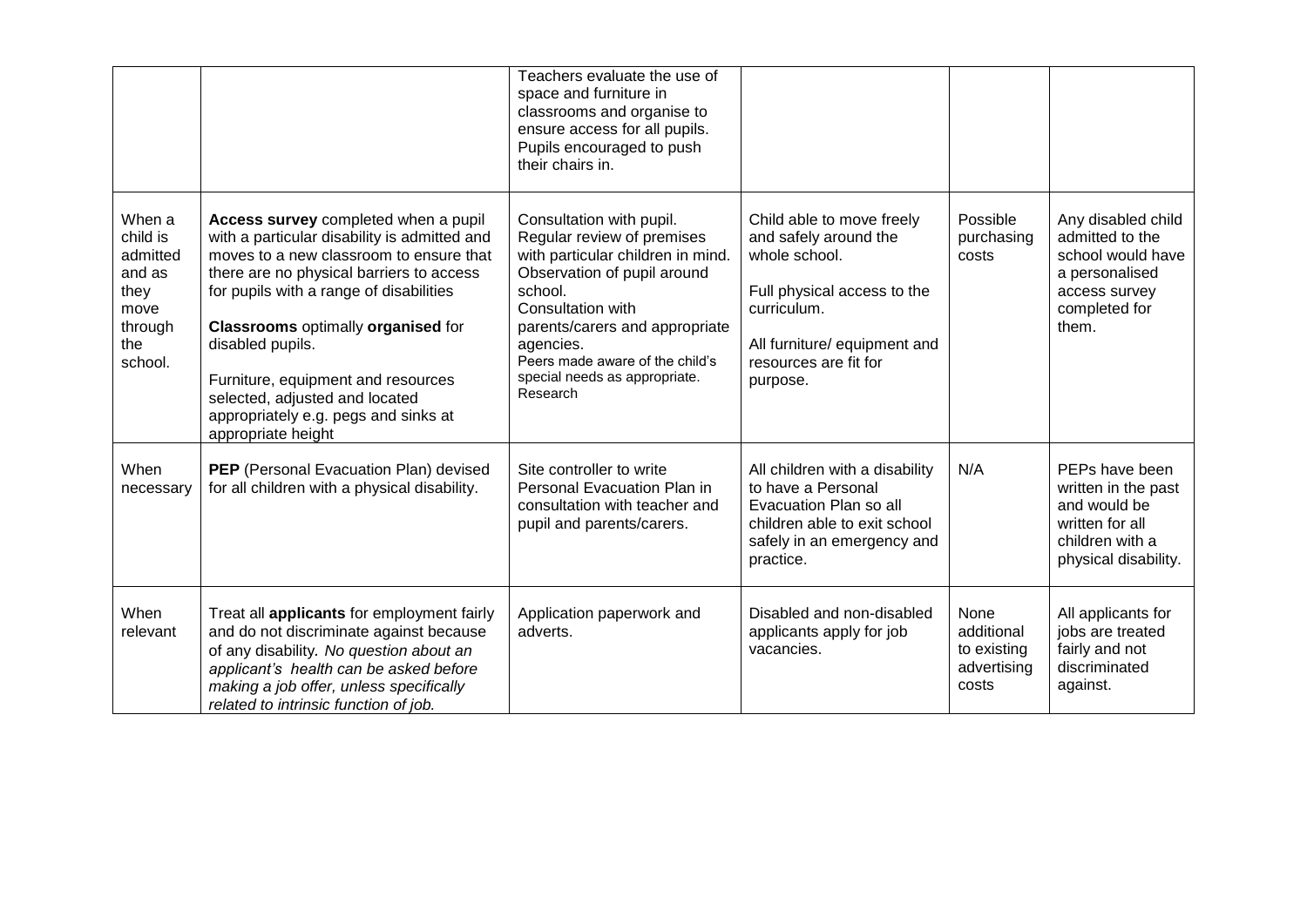| ACCESS TO INFORMATION July 2014 - July 2018                                 |                                                                                                                                                                                     |                                                                                                 |                                                                                                                  |                          |                                                                                                                                                                                                                                                                                                                                                                                                                                     |  |  |
|-----------------------------------------------------------------------------|-------------------------------------------------------------------------------------------------------------------------------------------------------------------------------------|-------------------------------------------------------------------------------------------------|------------------------------------------------------------------------------------------------------------------|--------------------------|-------------------------------------------------------------------------------------------------------------------------------------------------------------------------------------------------------------------------------------------------------------------------------------------------------------------------------------------------------------------------------------------------------------------------------------|--|--|
| <b>Time Frame</b>                                                           | <b>Targets</b>                                                                                                                                                                      | <b>Strategies</b>                                                                               | Outcome                                                                                                          | Cost<br>Implication      | <b>Target Achieved?</b>                                                                                                                                                                                                                                                                                                                                                                                                             |  |  |
| Ongoing                                                                     | Staff familiar with technology and<br>practices to assist pupils/parents<br>and carers/visitors with disabilities<br>e.g. positioning when talking to a<br>hearing impaired person. | Appropriate training when<br>necessary                                                          | Pupils/parents and<br>carers/visitors feel<br>welcomed and<br>understand everything<br>around them.              | Possible supply<br>costs | Staff are constantly<br>alert to<br>pupils/parents/carers<br>who may require<br>assistance with<br>technology.<br>Office staff, in<br>particular, assist<br>parents/carers with on-<br>line paperwork.<br>Questionnaires<br>demonstrate pupils<br>and parents/carers feel<br>welcome in the school<br>and understand how<br>the school works.<br>Parent/carers also ask<br>questions confident of<br>a swift and clear<br>response. |  |  |
| Ongoing                                                                     | All correspondence to continue to<br>be written in plain English and using<br>a clear font                                                                                          | Clear font used for all<br>correspondence                                                       | All correspondence<br>clearly written.                                                                           | N/A                      | All correspondence is<br>clearly written in plain<br>English.                                                                                                                                                                                                                                                                                                                                                                       |  |  |
| At the start of<br>each school<br>year and when<br>children join in<br>year | Identify parents who have<br>disabilities that could affect their<br>interaction<br>with the school.                                                                                | High level of awareness from<br>all staff.<br>Information shared with<br>other members of staff | School aware of,<br>and able to meet<br>needs of disabled<br>parents in relation to<br>their child<br>in school. | N/A                      | Parents with special<br>needs are identified<br>and appropriate action<br>taken by all members<br>of staff.<br>If additional training<br>was necessary it would<br>be arranged.                                                                                                                                                                                                                                                     |  |  |